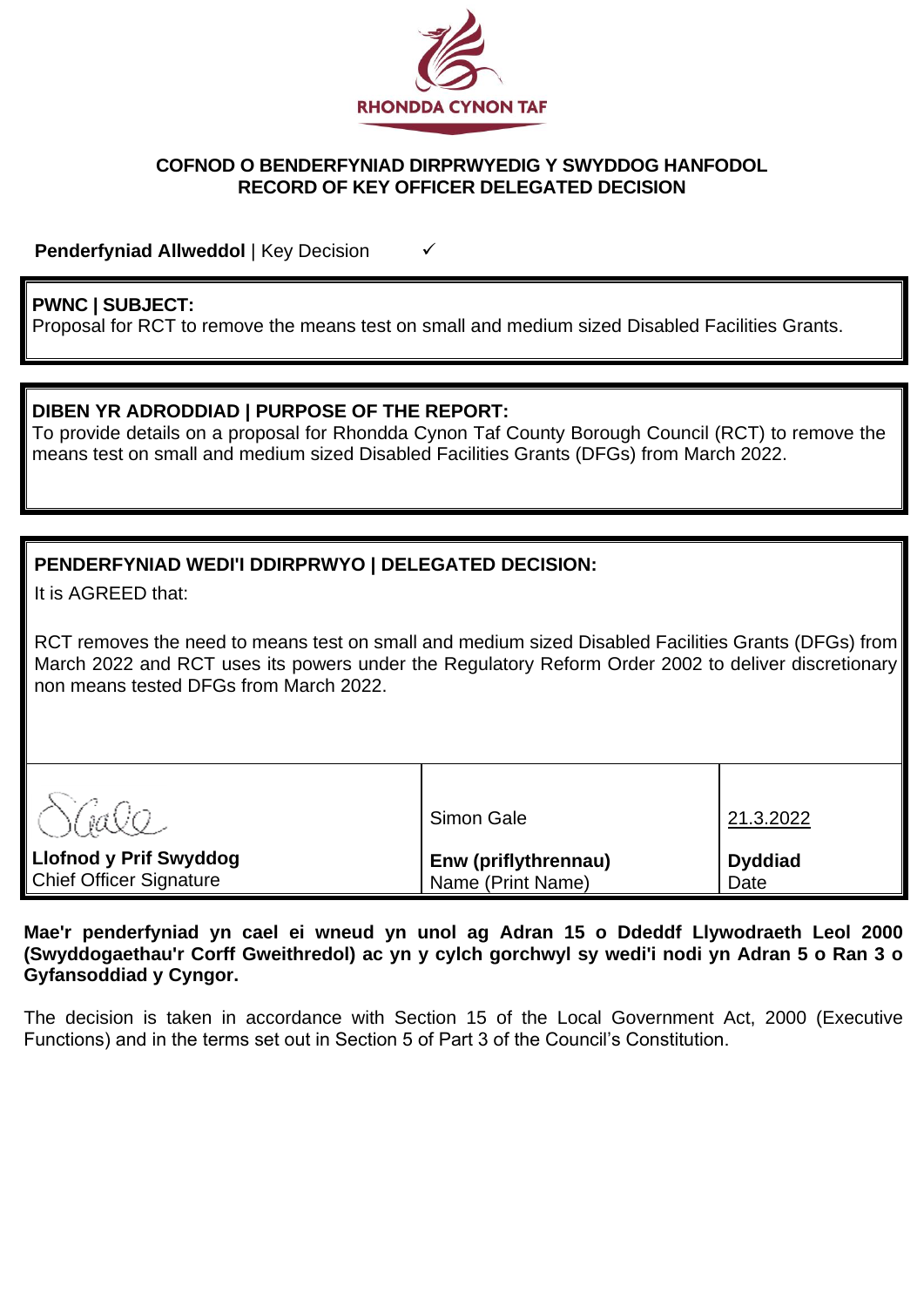| YMGYNGHORI   CONSULTATION                                                             |                       |
|---------------------------------------------------------------------------------------|-----------------------|
|                                                                                       |                       |
|                                                                                       | 21.03.22              |
| LLOFNOD YR AELOD YMGYNGHOROL O'R CABINET<br><b>CONSULTEE CABINET MEMBER SIGNATURE</b> | <b>DYDDIAD   DATE</b> |
|                                                                                       |                       |
|                                                                                       | 21.03.22              |
| <b>LLOFNOD SWYDDOG YMGYNGHOROL</b>                                                    |                       |

CONSULTEE OFFICER SIGNATURE **DYDDIAD |** DATE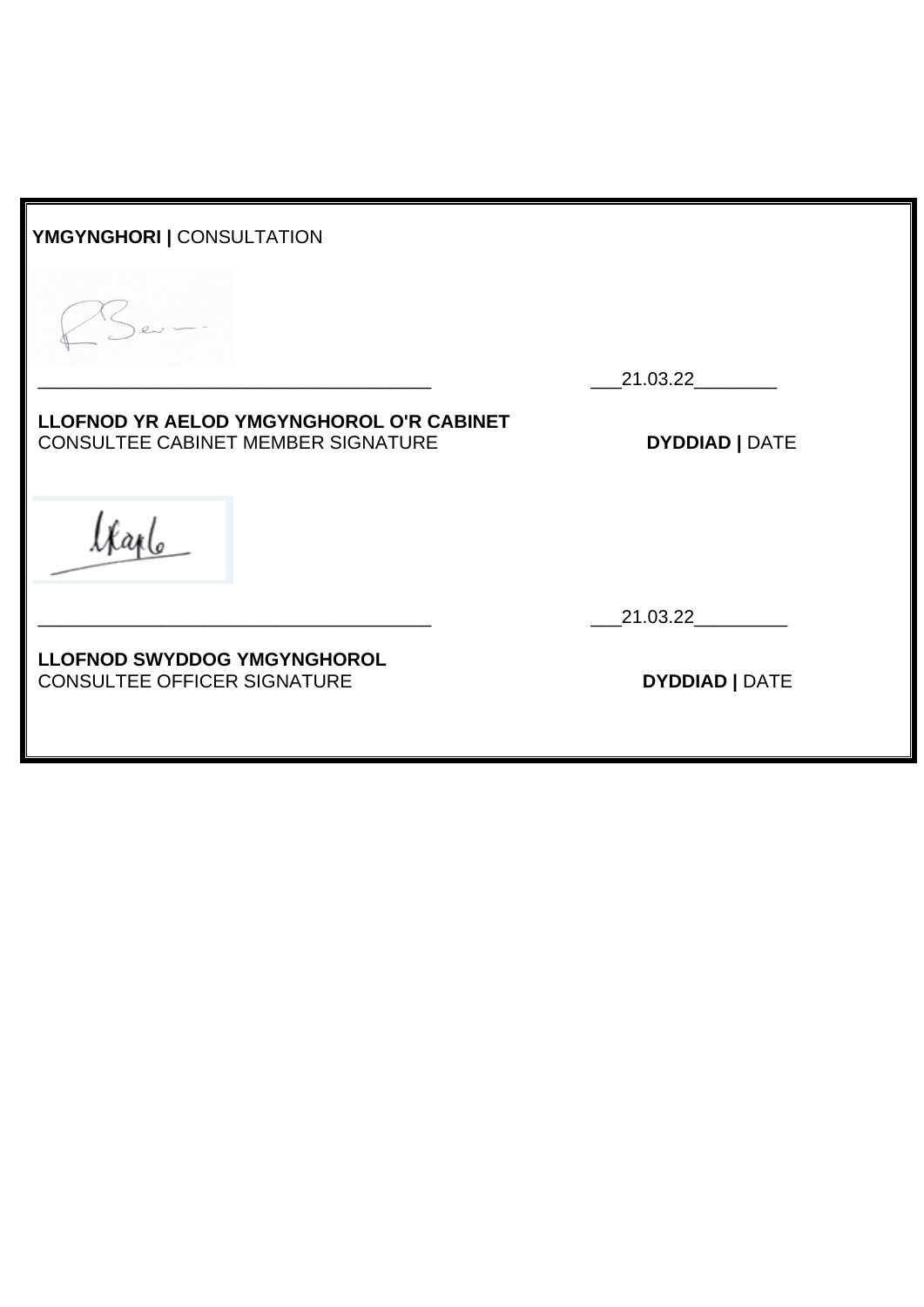| RHEOLAU'R WEITHDREFN GALW-I-MEWN   CALL IN PROCEDURE RULES.                                                                                                                                                                       |                                                                                                                                                                                                                                                                                                                                                                                                                                                                                                                         |  |  |  |
|-----------------------------------------------------------------------------------------------------------------------------------------------------------------------------------------------------------------------------------|-------------------------------------------------------------------------------------------------------------------------------------------------------------------------------------------------------------------------------------------------------------------------------------------------------------------------------------------------------------------------------------------------------------------------------------------------------------------------------------------------------------------------|--|--|--|
| A YW'R PENDERFYNIAD YN UN BRYS A HEB FOD YN DESTUN PROSES GALW-I-MEWN GAN Y<br><b>PWYLLGOR TROSOLWG A CHRAFFU?:</b><br>IS THE DECISION DEEMED URGENT AND NOT SUBJECT TO CALL-IN BY THE OVERVIEW AND<br><b>SCRUTINY COMMITTEE:</b> |                                                                                                                                                                                                                                                                                                                                                                                                                                                                                                                         |  |  |  |
| YDY   YES                                                                                                                                                                                                                         | <b>NAC YDY   NO√</b>                                                                                                                                                                                                                                                                                                                                                                                                                                                                                                    |  |  |  |
| <b>Rheswm dros fod yn fater brys</b>   Reason for Urgency:                                                                                                                                                                        |                                                                                                                                                                                                                                                                                                                                                                                                                                                                                                                         |  |  |  |
| 17.2:<br>as a matter of urgency, in accordance with the overview and scrutiny procedure rule 17.2:                                                                                                                                | Os yw'n cael ei ystyried yn fater brys - llofnod y Llywydd, y Dirprwy Lywydd neu Bennaeth y<br>Gwasanaeth Cyflogedig yn cadarnhau cytundeb fod y penderfyniad arfaethedig yn rhesymol yn yr<br>holl amgylchiadau iddo gael ei drin fel mater brys, yn unol â rheol gweithdrefn trosolwg a chraffu<br>If deemed urgent - signature of Presiding Member or Deputy Presiding Member or Head of Paid Service<br>confirming agreement that the proposed decision is reasonable in all the circumstances for it being treated |  |  |  |
| (Llywydd   Presiding Member)                                                                                                                                                                                                      | (Dyddiad   Date)                                                                                                                                                                                                                                                                                                                                                                                                                                                                                                        |  |  |  |
| mewn a bydd y penderfyniad yn dod i rym o'r dyddiad mae'r penderfyniad wedi'i lofnodi.<br>from the date the decision is signed.                                                                                                   | DS - Os yw hwn yn benderfyniad sy'n cael ei ail-ystyried yna does dim modd galw'r penderfyniad i<br>NB - If this is a reconsidered decision then the decision Cannot be Called In and the decision will take effect                                                                                                                                                                                                                                                                                                     |  |  |  |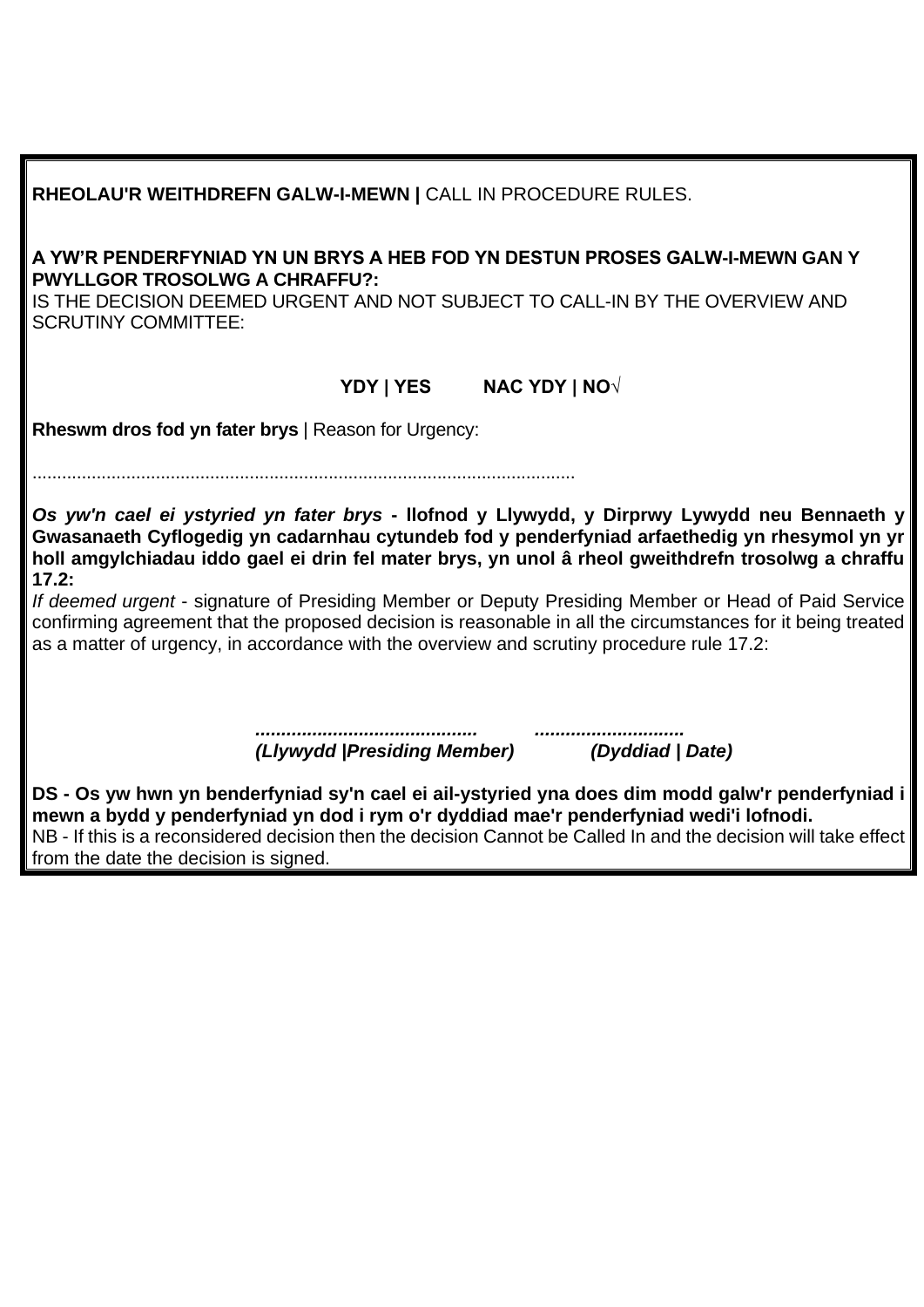# **AT DDEFNYDD Y SWYDDFA YN UNIG** | FOR OFFICE USE ONLY

| <b>DYDDIADAU CYHOEDDI A GWEITHREDU   PUBLICATION &amp; IMPLEMENTATION DATES</b>                                                                                                                                                                                 |  |  |  |
|-----------------------------------------------------------------------------------------------------------------------------------------------------------------------------------------------------------------------------------------------------------------|--|--|--|
| <b>CYHOEDDI   PUBLICATION</b><br>Cyhoeddi ar Wefan y Cyngor   Publication on the Councils Website:- ___24.03.22____<br><b>DYDDIAD   DATE</b>                                                                                                                    |  |  |  |
| <b>GWEITHREDU'R PENDERFYNIAD   IMPLEMENTATION OF THE DECISION</b>                                                                                                                                                                                               |  |  |  |
| Nodwch: Fydd y penderfyniad hwn ddim yn dod i rym nac yn cael ei weithredu'n llawn nes cyn pen 3<br>diwrnod gwaith ar ôl ei gyhoeddi. Nod hyn yw ei alluogi i gael ei "Alw i Mewn" yn unol â Rheol 17.1,<br>Rheolau Gweithdrefn Trosolwg a Chraffu.             |  |  |  |
| Note: This decision will not come into force and may not be implemented until the expiry of 3 clear working days<br>after its publication to enable it to be the subject to the Call-In Procedure in Rule 17.1 of the Overview and Scrutiny<br>Procedure Rules. |  |  |  |
| Yn amodol ar y drefn "Galw i Mewn", caiff y penderfyniad ei roi ar waith ar / Subject to Call In the<br>implementation date will be                                                                                                                             |  |  |  |
| 30.03.22<br><b>DYDDIAD / DATE</b>                                                                                                                                                                                                                               |  |  |  |
| WEDI'I GYMERADWYO I'W GYHOEDDI: √   APPROVED FOR PUBLICATION : √                                                                                                                                                                                                |  |  |  |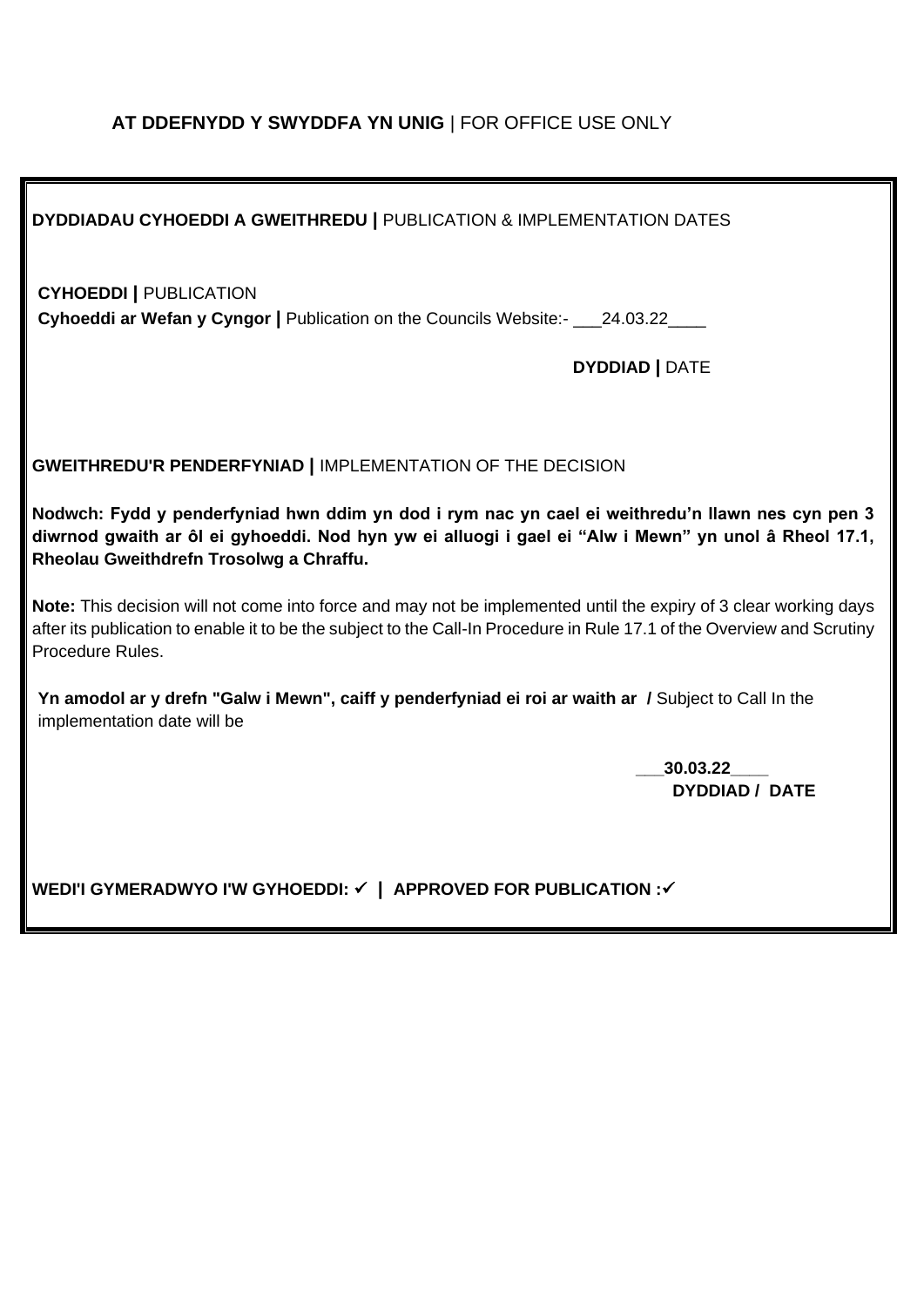# **Rhagor o wybodaeth** | Further Information:

| Cyfadran   Directorate:                        | <b>Prosperity and Development</b> |
|------------------------------------------------|-----------------------------------|
| Enw'r Person Cyswllt  <br><b>Contact Name:</b> | Derek James                       |
| Swydd   Designation:                           | <b>Service Director</b>           |
| Rhif Ffôn  <br><b>Telephone Number:</b>        | 01443 281115                      |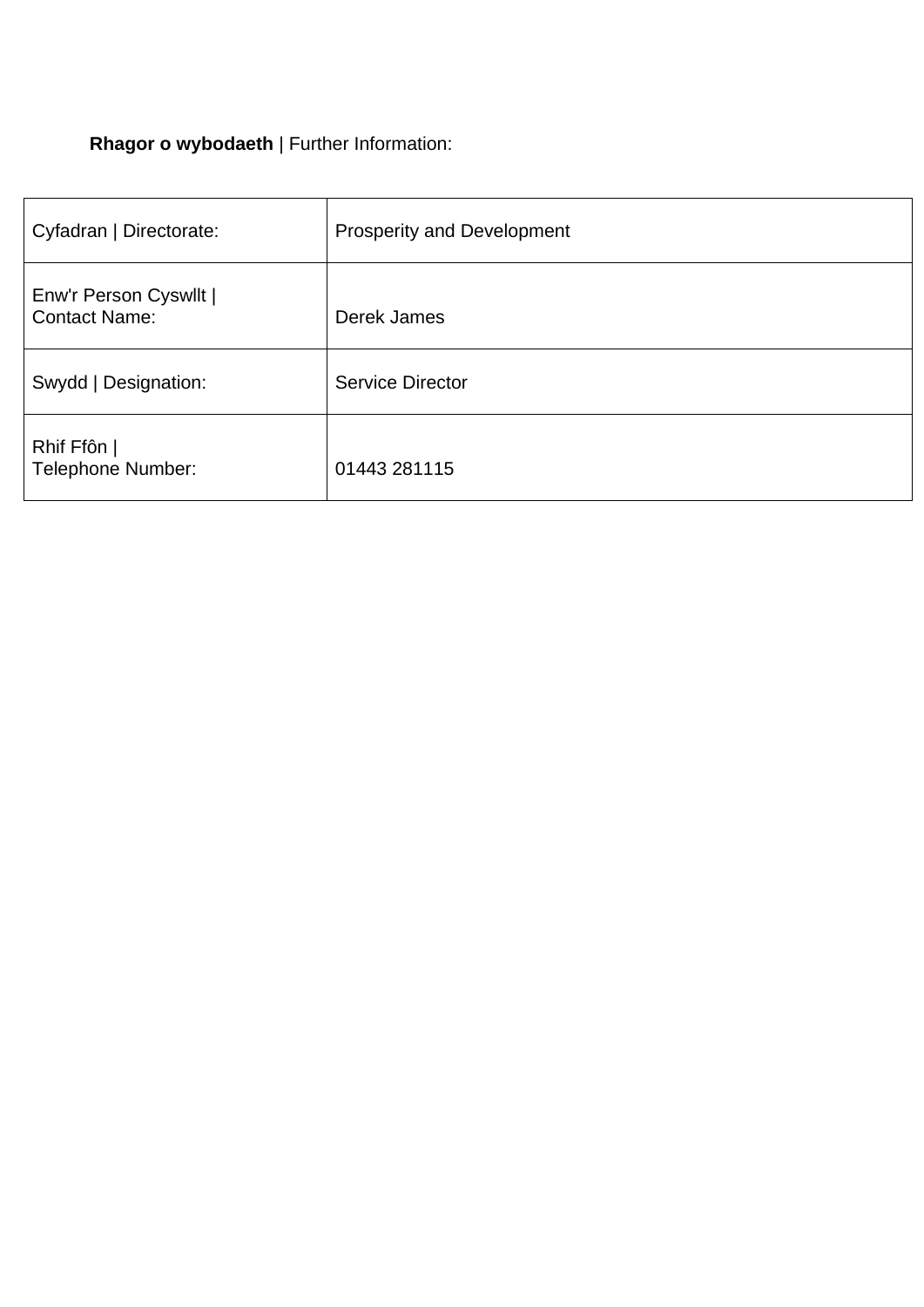## **RHONDDA CYNON TAF COUNTY BOROUGH COUNCIL**

## **KEY DELEGATED DECISION**

## **REPORT TO ACCOMPANY A DECISION OF THE DIRECTOR OF PROSPERITY AND DEVELOPMENT**

#### **MARCH 2022**

## **PROPOSAL FOR RCT TO REMOVE THE MEANS TEST ON SMALL AND MEDIUM SIZED DISABLED FACILITIES GRANTS**

## **Author: Derek James, Service Director – Prosperity and Development (Tel: 01443 281115)**

#### **1.0 PURPOSE OF THE REPORT**

1.1 This report provides details on a proposal for Rhondda Cynon Taf County Borough Council (RCT) to remove the means test on small and medium sized Disabled Facilities Grants (DFGs) from March 2022.

#### **2.0 RECOMMENDATIONS**

It is recommended that:

- 2.1 RCT removes the need to means test on small and medium sized Disabled Facilities Grants (DFGs) from March 2022.
- 2.2 RCT uses its powers under the Regulatory Reform Order 2002 to deliver discretionary non means tested DFGs from March 2022.

#### **3.0 REASONS FOR RECOMMENDATIONS**

- 3.1 On the 10<sup>th</sup> March 2021, the Minister for Housing and Local Government, Julie James, wrote to every local authority in Wales asking them to consider using their powers under the Regulatory Reform Order 2002 to award grants without applying a means test for all small and medium sized work (Appendix A). This report has been produced in response to this.
- 3.2 Reducing barriers so disabled people can maintain their independence, safety, and good health, allows them to continue to live at home with dignity and it also reduces pressure on our health and social care services. It will be simpler for disabled people to get help with small and medium sized adaptations to their homes by removing the means test from small and medium Disabled Facilities **Grants**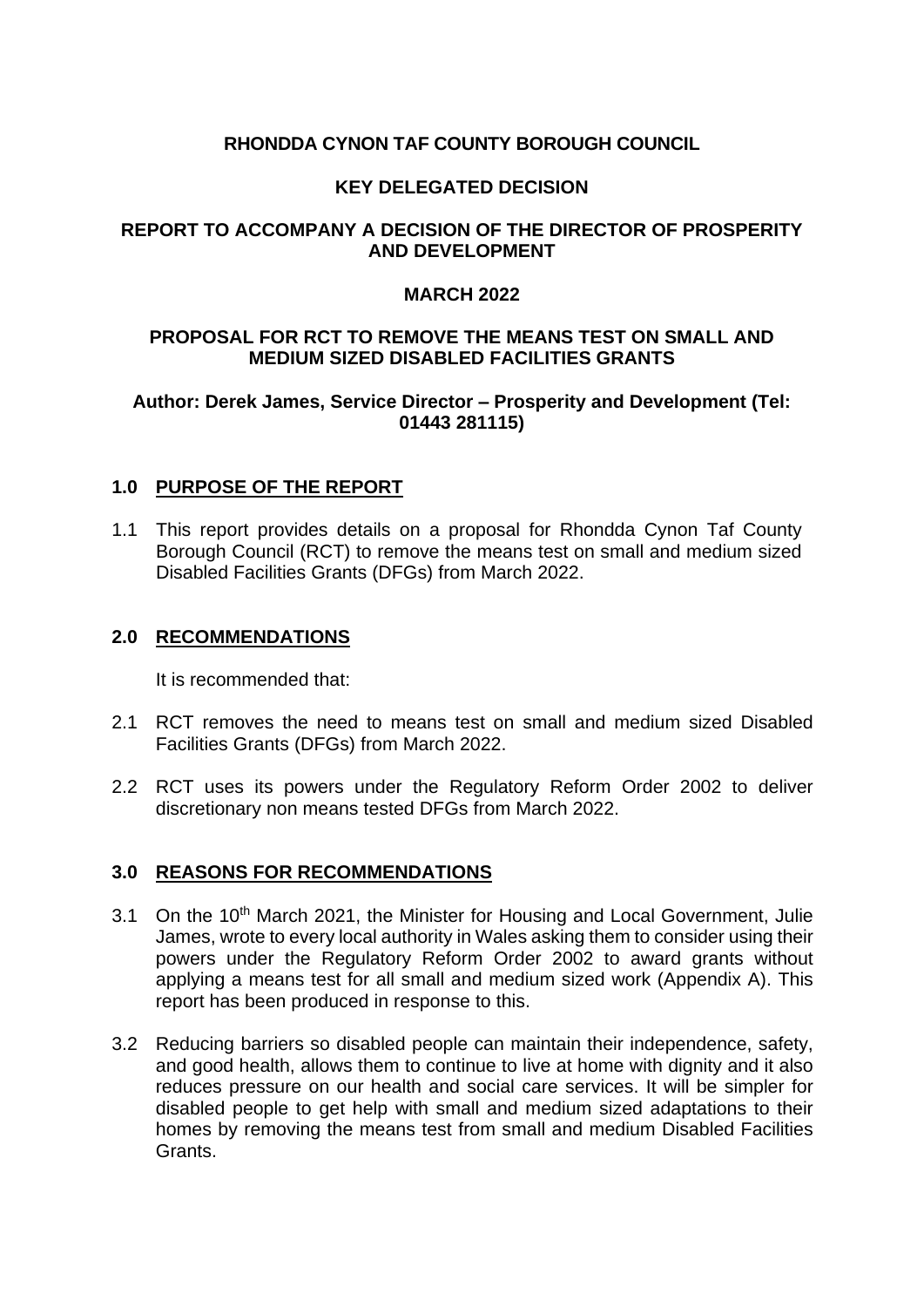# **4.0 BACKGROUND**

- 4.1 Every Council has a duty to consider all applications for DFGs which are administered under the Housing Grants, Construction and Regeneration Act 1996 (as amended) and specific details of the grant are contained within the Act of Parliament and associated guidance.
- 4.2 DFGs are available to adapt a property to suit the particular needs of a disabled person who resides at the property. Assistance is given to; facilitate access, provide suitable facilities, make a building safe for use and make environmental improvements. The grant enables disabled and elderly people to continue to live independently within their own homes.
- 4.3 All applications for assistance are subject to an assessment of need by the Council's Community Occupational Therapist (OT) or an Occupational Therapy Assistant (OTA).
- 4.4 The maximum grant assistance available is £36,000 per property.
- 4.5 An adult application will be subject to a test of the applicant's financial resources (means test) to determine their financial contribution towards the cost of the adaptation. The test is a legal requirement and is carried out in accordance with the Reduction in Grant Regulations.
- 4.6 During 2020/2021, 229 DFGs were approved by the Housing Grants department, this was significantly lower than the previous year as only essential adaptations could be carried out on homes due to the Covid-19 pandemic. This created an initial backlog of cases, however when restrictions were lifted, these works were then able to be carried out during 2021/2022 following government guidelines, such as social distancing and the wearing of facemasks.

# **5.0 PROPOSAL**

- 5.1 On the 10<sup>th</sup> March 2021, the Minister for Housing and Local Government, wrote to every local authority in Wales asking them to consider using their powers under the Regulatory Reform Order 2002 to award grants without applying a means test for all small and medium sized work (Appendix A).
- 5.2 Small adaptations would include work such as grab rails, stair rails, small ramps, key safes, outdoor rails or additional electrical sockets.
- 5.3 Medium adaptations would include work such as: walk in showers, stairlifts, large ramps or a combination of adaptations installed as one job.
- 5.4 Large adaptations would include work such as: new extensions, through floor lifts and significant structural modifications.
- 5.5 Across Wales the most recent data shows that small and medium sized adaptations made up the vast majority of DFG's – 1,507 small and 2,214 medium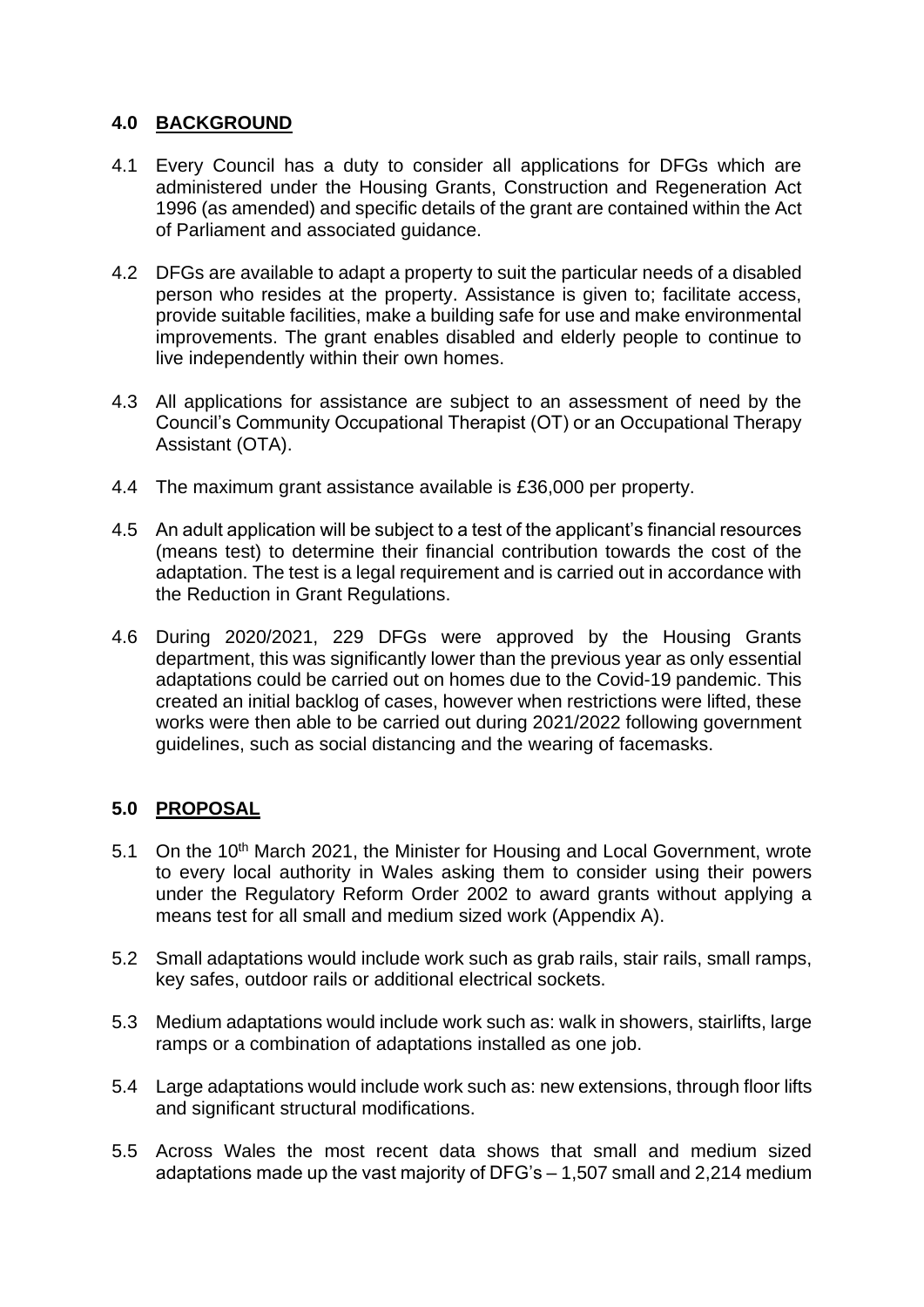adaptations, compared to 269 large adaptations. If the requirement to conduct a means test is removed, independent research calculates the cost to local government in Wales would be an additional £238,000, whilst each local authority could save £6,000 - £10,000 in annual administration costs by not carrying out the means test. However, it is also important to note that whilst there may be administrative savings there is also an expectation that removing the means test will result in an increase in DFG's and therefore an increase to administration, an increase in the number of OT/OTA assessments required and an increased spend on community equipment in cases where equipment can be provided rather than a DFG.

- 5.6 In order to meet this expected increase, Welsh Government have increased the ENABLE grant to all local authorities from April 2021 by £400,000. Following this announcement, RCT have been awarded £396,500 of ENABLE grant funding for 2021/2022, this figure includes a grant uplift of £79,300. The grant uplift has been provided to compensate local authorities for loss of income by not requiring a contribution from service users for small and medium sized adaptations it provides.
- 5.7 On the 20<sup>th</sup> December 2021, the Minister for Climate Change agreed the local authority Enable grant indicative allocations for 2022-23 to 2024-25. The indicative allocations for RCT are as follows:

|                        | 2022-2023 | 2023-2024 | 2024-2025 |
|------------------------|-----------|-----------|-----------|
| <b>Baseline Enable</b> | £317,200  | £317,200  | £317,200  |
| grant                  |           |           |           |
| Grant uplift 2021 &    | £158,552  | £158,552  | £158,552  |
| 2022                   |           |           |           |
| <b>Total grant</b>     | £475,752  | £475,752  | £475,752  |
| available              |           |           |           |

- 5.8 The Minister has agreed a three-year settlement to provide stability and security for authorities and to assist with longer term planning and commissioning of adaptation services. However, the total uplift amount will be subject to RCT adopting policies which ensures that service users are not required to contribute to small and medium sized adaptations provided by the authority.
- 5.9 Performance monitoring data will need to be submitted to WG using the data collection methodology for 'Housing Adaptations Data Monitoring', which will help evidence progress on delivery of the revised service standards. The data collected through this process will be published on an annual basis.

### **6.0 POTENTIAL IMPACT**

6.1 Removing the means test for small and medium DFG's would improve access to adaptations for disabled people, reducing barriers for them to maintain their independence, safety and good health allowing them to continue to live at home with dignity.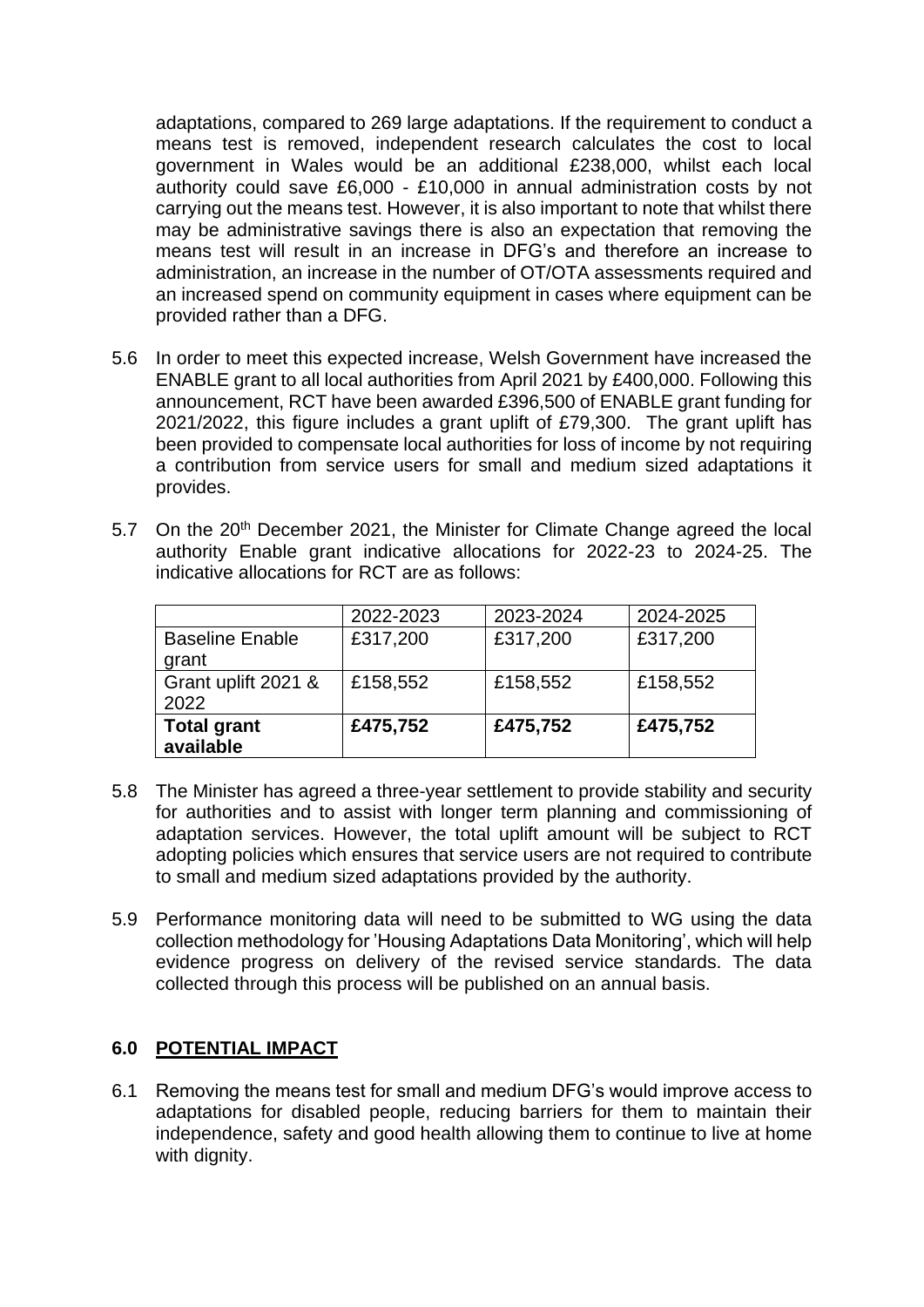- 6.2 However, this will likely lead to an increase in applications to the Council's Adult Services for DFG assessments, potentially adding to an already significant waiting list. In order to mitigate the potential increase in applications, Adult Services have commissioned Care and Repair, at an additional cost, to carry out small and medium DFG assessments for the next 2 years. This will lead to an increase in community equipment provision and cost. This approach will be reviewed on a quarterly basis throughout 2022/2023 to ensure that the service has the capacity and resources to meet this potential increase in assessments.
- 6.3 Furthermore, there is a potential for an increase in DFG referrals made to the Housing Grants Department, due to the increase in assessments being carried out, resulting in an increase in administrative support and surveying. This will also need to be reviewed on a quarterly basis throughout 2022/2023 to ensure that the service has the capacity and resources to meet this potential increase.
- 6.4 Finally, this new policy has the potential to lead to an increase in adaptation building contracts allocated to local building contractors through the Councils Adaptations Framework, therefore supporting the wider economy. However, this will need to be reviewed on a quarterly basis throughout 2022/2023, to ensure that there are enough quality contractors/builders on the framework to carry out the required adaptations to homes in RCT.

# **7.0 EQUALITY AND DIVERSITY IMPLICATIONS**

7.1 An Equality Impact Assessment screening test has been completed and indicated that a full Equality Impact assessment was not required at this time, however this will need to be reviewed.

# **8.0 CONSULTATION**

8.1 A consultation exercise is not required.

# **9.0 FINANCIAL IMPLICATIONS**

- 9.1 If the Local Authority receives an increase in the number of DFG referrals as expected, due to the removal of the means test on small and medium grants, then this may have an impact on the current DFG and community equipment budgets. The position will be monitored closely and reported to Cabinet via the quarterly performance reports. Commissioning Care and Repair to support the current assessment waiting list and potential additional requests for assessments is being met through existing resources.
- 9.2 Welsh Government have increased the ENABLE grant funding for 2021/2022 to RCT, the grant amount is £396,500, this figure includes a grant uplift of £79,300. The grant uplift has been provided to compensate RCT for loss of income by not requiring a contribution from service users for small and medium sized adaptations it provides.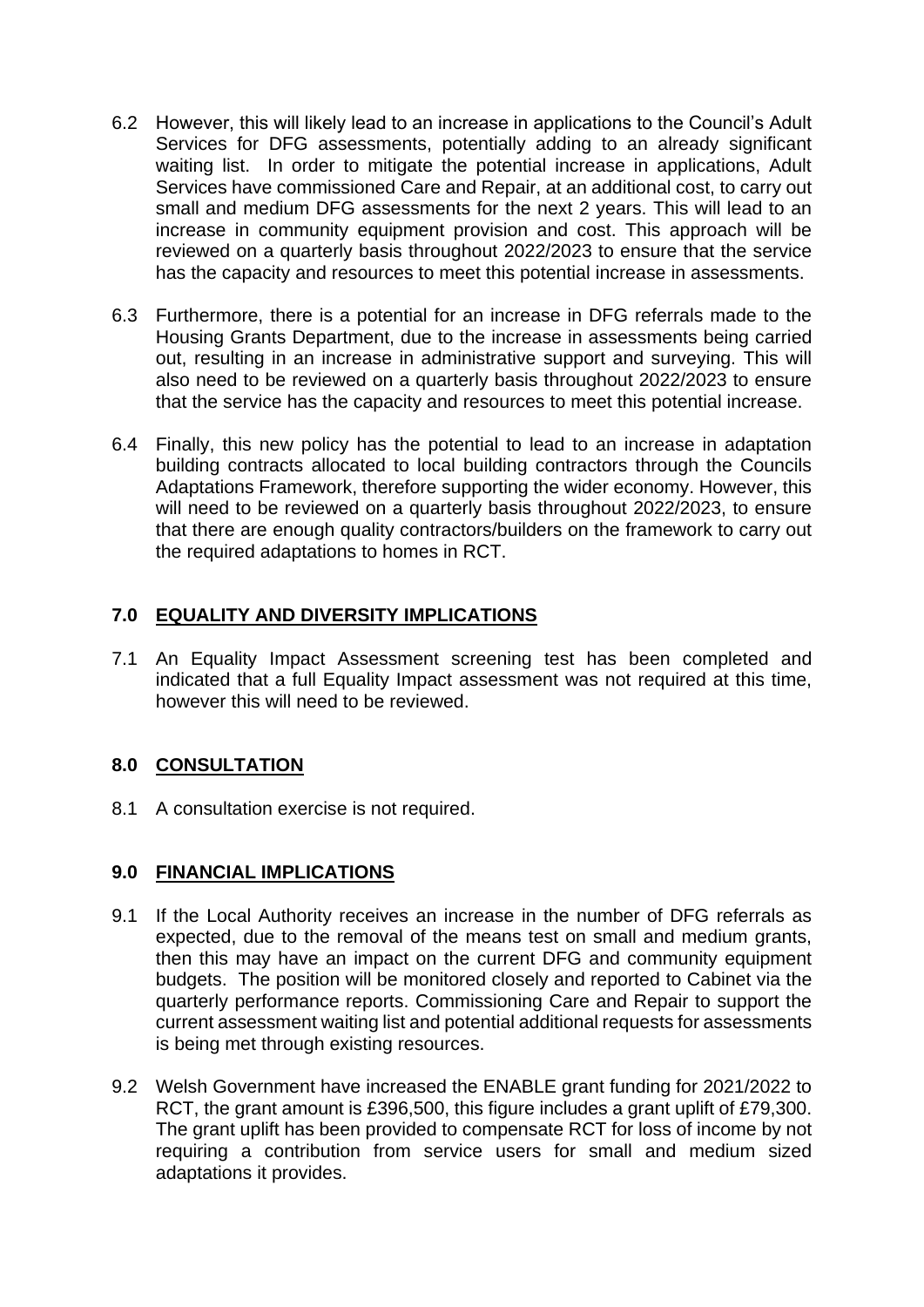9.3 Welsh Government have provided indicative allocation for ENABLE grant funding for 2022/2023 to 2024/2025. The grant for each year is £475,752, which includes a grant uplift of £158,552 each year. Again, the grant uplift has been provided to compensate RCT for loss of income by not requiring a contribution from service users for small and medium sized adaptations it provides.

## **10.0 LEGAL IMPLICATIONS** *OR* **LEGISLATION CONSIDERED**

10.1 Discussions have taken place with Legal Services and finance to consider the legal implications and legislation and it is considered that the arrangements and terms and conditions of this funding can be administered under the Council's lawfull powers.

## **11.0 LINKS TO THE CORPORATE AND NATIONAL PRIORITIES AND THE WELL-BEING OF FUTURE GENERATIONS ACT.**

- 11.1 The Scheme will assist RCT to contribute to the delivery all three of the Council's Corporate Plan priorities of economy, people and place. The Scheme will also assist RCT to contribute to six of the seven wellbeing goals that 'The Well Being of Future Generations (Wales) Act 2015' puts in place as follows:
	- 1. A healthier Wales
	- 2. A prosperous Wales
	- 3. A Wales of cohesive communities
	- 4. A resilient Wales
	- 5. A more equal Wales
	- 6. A globally responsible Wales

# **12.0 CONCLUSION**

- 12.1 Rhondda Cynon Taf under their statutory duties to provide DFGs to eligible disabled people will not change. The Council will use their powers under the Regulatory Reform Order 2002 to make grants without applying a means test for small and medium sized adaptations.
- 12.2 Large adaptations will continue to be administered with the application of a means test, as per the guidance set out in the Housing Grants, Construction and Regeneration Act 1996 (as amended)
- 12.3 The proposed changes if agreed, will need to reviewed throughout 2022/2023 to ensure that RCT has the required resources and capacity to meet the need for adaptations to be made to people's homes through the Disabled Facilities Grant.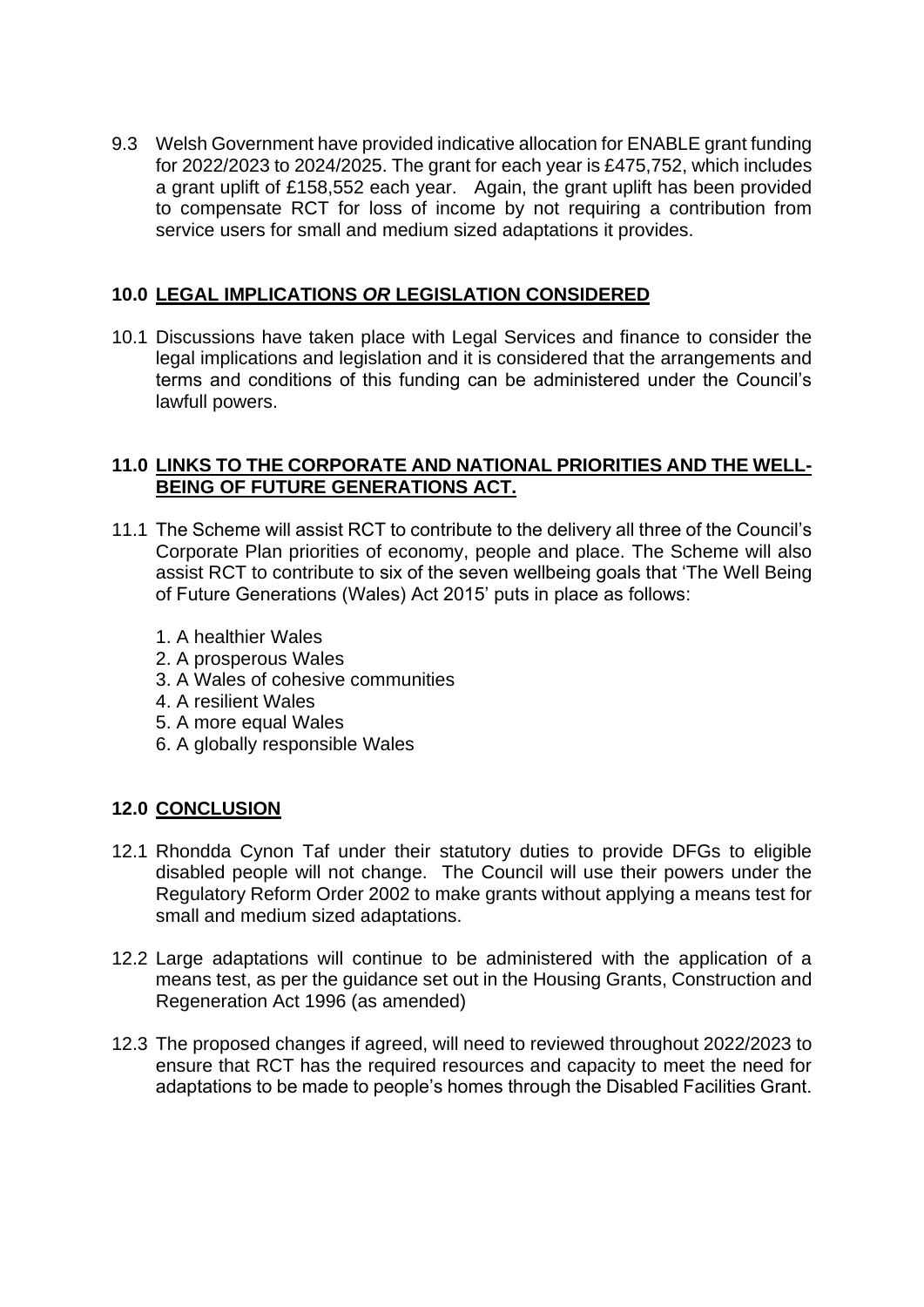**Other Information:-**

*Relevant Scrutiny Committee Public Services Delivery, Communities & Prosperity*

*Contact Officer: Derek James* **Tel: (01443) 281115**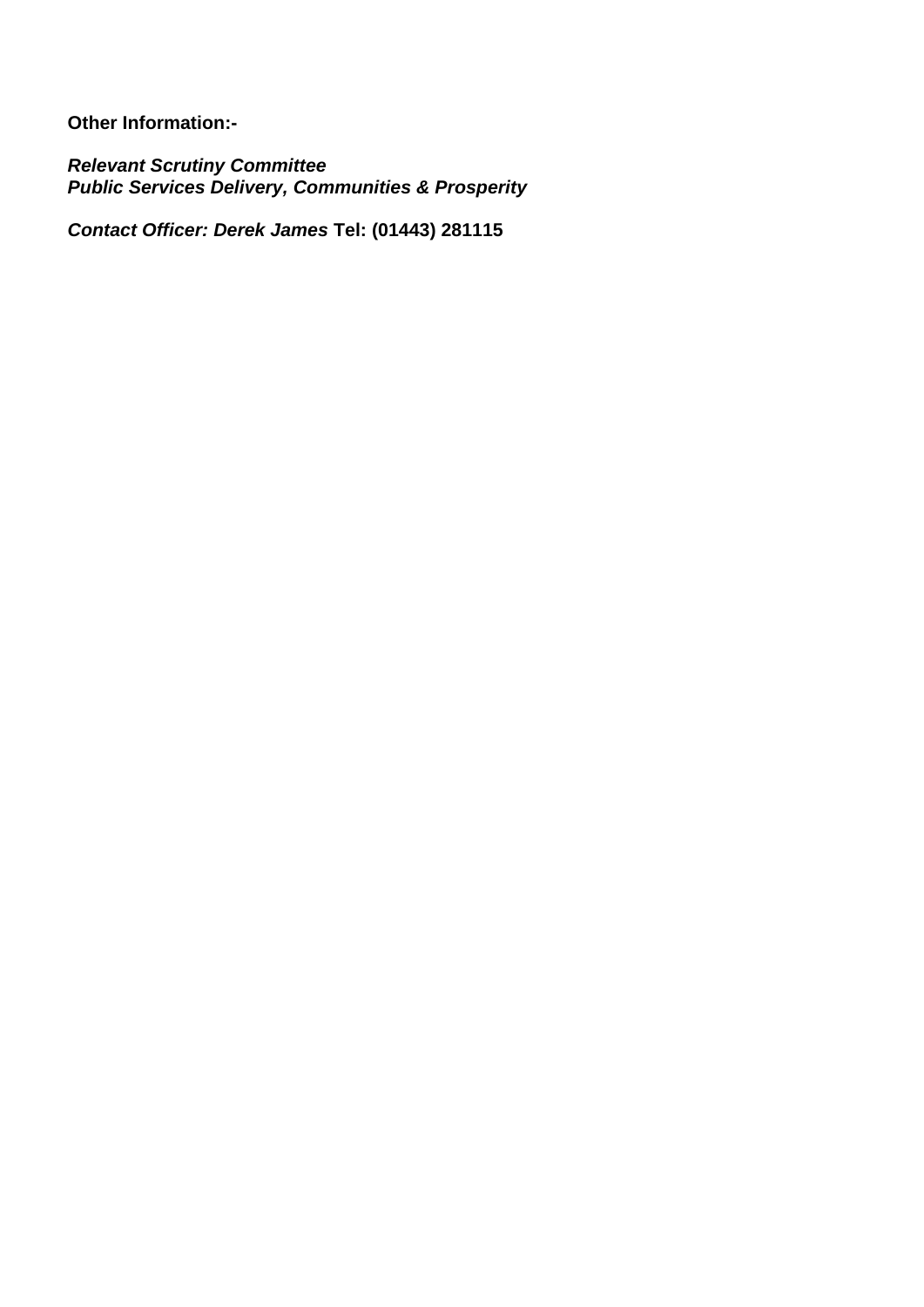Appendix A

**Julie James AS/MS Y Gweinidog Tai a Llywodraeth Leol Minister for Housing and Local Government** 



Llywodraeth Cymru **Welsh Government** 

Local Authority Leaders and Chief Executives cc.WLGA

10 March 2021

Dear Colleagues

## **Removing the means test on small and medium Disabled Facilities Grants (DFG)**

We know that reducing barriers so disabled people can maintain their independence, safety and good health allows them to continue to live at home with dignity, and it also reduces pressures on our health and social care services. From April 2021 it will be simpler for disabled people to get help with small and medium sized adaptations to their homes as we take measures to remove the means test from small and medium Disabled Facilities Grants (DFG).

DFGs are the main source of help for disabled people in the great majority of households in Wales, those which are owner occupied or in the private rented sector. This is the main way in which those disabled people get help with the most common types of adaptations, such as stair lifts, ramps and downstairs toilet and washing facilities. We must do everything we can to remove barriers so disabled people can maintain their independence, safety and good health. This not only allows them to continue to live at home with dignity, it reduces pressures on our health and social care services.

Our most recent data shows us that small and medium sized adaptations made up the vast majority of DFGs – 1,507 small and 2,214 medium adaptations, compared with just 269 large adaptations. If the requirement to conduct a means test is removed, independent research calculates the cost to local government in Wales would be an additional £238,000, whilst each local authority would save £6,000-£10,000 in annual administration costs. This research by the Wales Centre for Public Policy has been published on their website today.

Local authorities are under statutory duties to provide DFGs to eligible disabled people and this will not change. However, they can use of powers under the Regulatory Reform Order 2002 to make grants without applying a means test. For this reason, I am increasing the Enable grant to local authorities from April 2021 by £400,000, to £4.4 million. This additional grant can be used to meet the capital pressures and address any potential bottlenecks as a result of increased demand. I feel confident that working together with local authorities we can continue to improve access to adaptations for those who need them, as well as reduce waiting times.

> Bae Caerdydd • Cardiff Bay Caerdydd • Cardiff CF99 1SN

Canolfan Cyswllt Cyntaf / First Point of Contact Centre: 0300 0604400 [Gohebiaeth.Julie.James@llyw.cymru](mailto:Gohebiaeth.Julie.James@llyw.cymru) [Correspondence.Julie.James@gov.Wales](mailto:Correspondence.Julie.James@gov.Wales)

Rydym yn croesawu derbyn gohebiaeth yn Gymraeg. Byddwn yn ateb gohebiaeth a dderbynnir yn Gymraeg yn Gymraeg ac ni fydd gohebu yn Gymraeg yn arwain at oedi.

We welcome receiving correspondence in Welsh. Any correspondence received in Welsh will be answered in Welsh and corresponding in Welsh will not lead to a delay in responding.